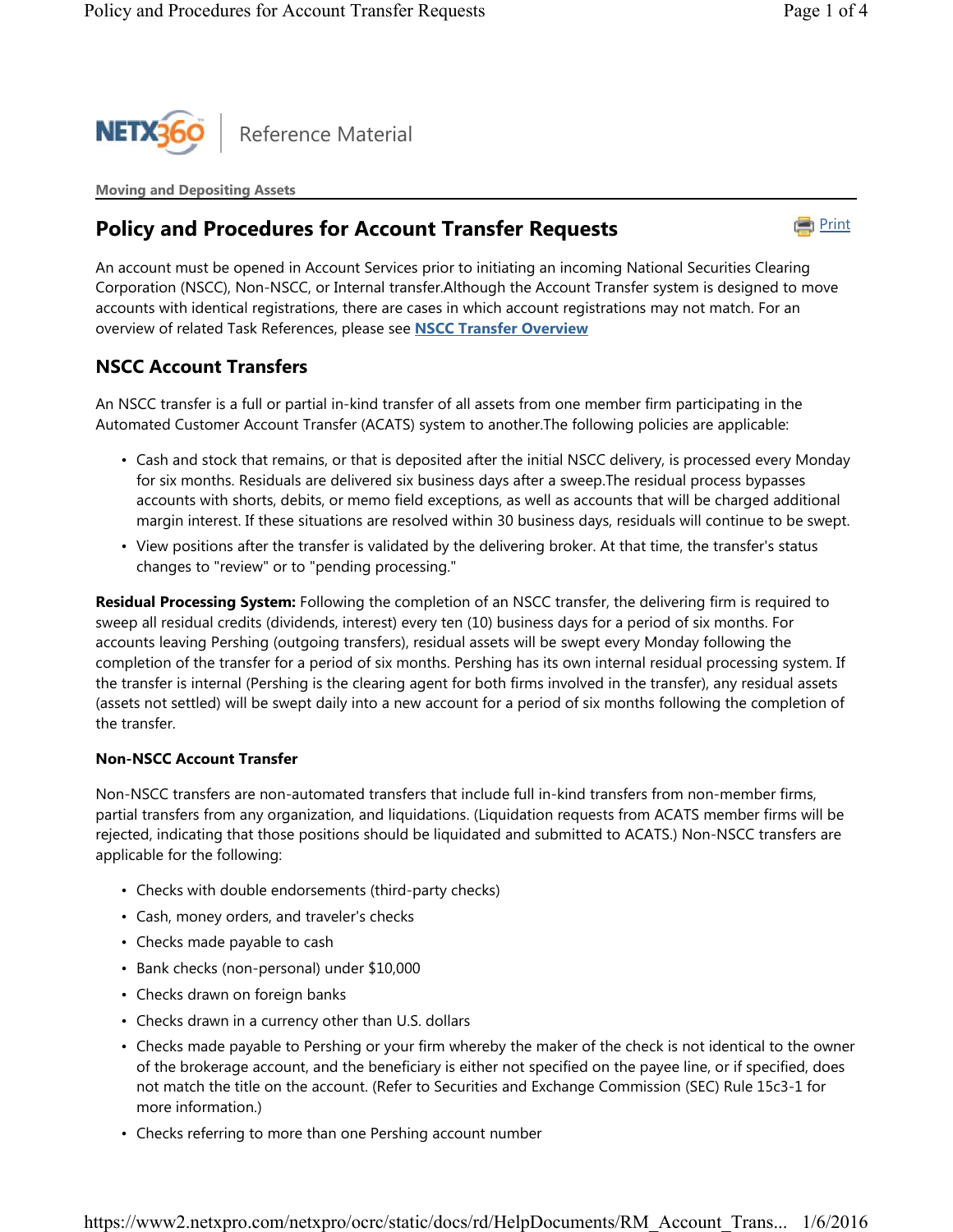• Checks drawn against lines of credit (for example, Discover<sup>®</sup> or Visa<sup>®</sup> or home equity loans

Submitted requests are validated against Pershing's Account Transfer rules. If the request does not trigger any rules, a message that "the account transfer has been approved" will be generated. Non-ACATS transfers trigger a violation so that Pershing will review them.

# **Rescinding or Resubmitting a Non-ACATS Transfer**

- Only the deliverying firm can initiate the rescind process.
- If a non-ACAT transfer is rejected, the paperwork will be sent back to the introducing broker-dealer (IBD) and the request must be either resubmitted, or re-initiated from Work History.
- Two years of historical information can be found in Work History

## **Internal Transfers**

Internal Transfers are transfers within the same IBD, or between two Pershing IBDs, for which Pershing is the clearing agent. Pershing, rather than the NSCC, acts as a conduit. Transfers can occur between different IBDs or within an IBD. Note that in certain instances supporting documentation is needed if the transfers are not "like-tolike." An internal account transfer process takes approximately two days after all documentation is received.

#### **Mutual Funds**

The appropriate supporting documentation for all incoming mutual fund transfers must be submitted to Pershing's Mutual Funds department and must be mailed to:

*Pershing Attention: Mutual Funds Department One Pershing Plaza, 11th Floor Jersey City, New Jersey 07399*

### **Help Lines**

For questions regarding the Mutual Fund Transfer Service (MFTS) system processes and procedures, contact the Customer Service team on Monday through Friday, 8:30 a.m.â€"6:00 p.m. (ET).

## **Documentation Requirements**

**Incoming Account Transfer:** The Customer Account Transfer form (RPD-150 ) must be completed for each specific account transfer and delivered to the ACAT transfer department. For incoming NSCC and non-NSCC transfers, the RPD-150 should be sent along with a copy of the registration page of the customer statement with the name, address and the account holdings section of the customer's most recent statement from the delivering broker (NSCC and non-NSCC partial transfers).

**Outgoing Account Transfers:** The appropriate supporting documentation for full account transfers (for instance, a contra-broker transfer form or letter of authorization (LOA)) may be required if you are prompted to provide such documentation. Fax this documentation to Pershing's Account Transfer department at (866) 355-5572 from locations within the United States and (201) 333-8842 from locations outside the United States. All Non-ACATS paperwork must be mailed to:

*Pershing Attention: Non-ACATS Department One Pershing Plaza, 11th Floor Jersey City, New Jersey 07399*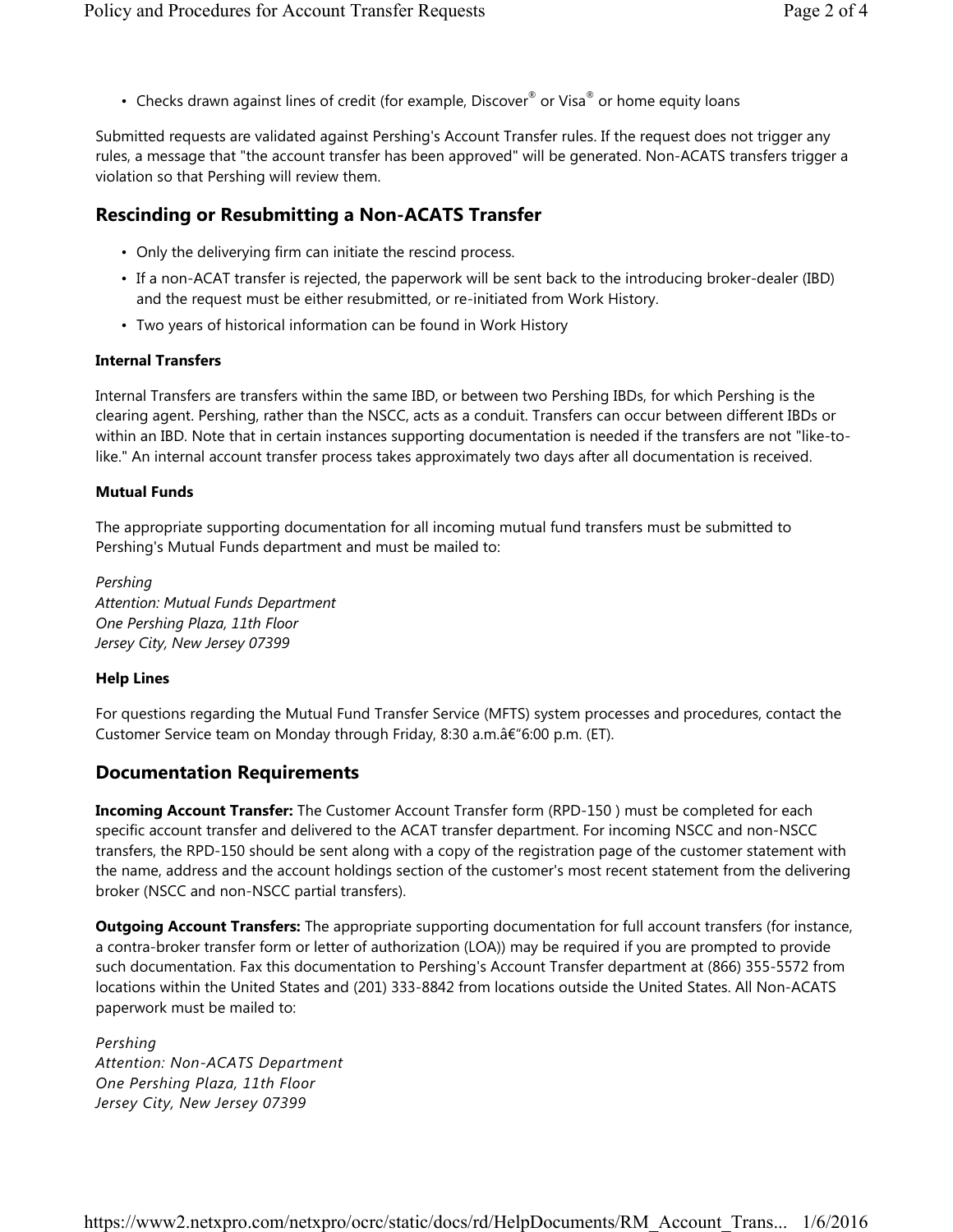The appropriate supporting documentation for partial account transfers (for instance a contra-broker transfer form or LOA) may be required depending upon the presence of non-conformities to any rules during the initiation process. Fax this documentation to Pershing's Margin department in New Jersey at (201) 413-4145 or Los Angeles at (213) 489-7157. The appropriate supporting documentation for all incoming mutual fund transfers must be submitted to Pershing's Mutual Funds department and must be mailed to:

*Pershing*

*Attention: Mutual Funds Department One Pershing Plaza, 11th Floor Jersey City, New Jersey 07399*

### **Quality Check**

The ACATS department reviews each transfer through a verification process or quality check. This includes making sure the Customer Account Transfer form is completed correctly, and that the registrations match for the old account and the new account. If there is a change in the registration, additional documents may be required (for example, LOA or death certificate).

### **Rejects**

Transfers that are rejected because of issues such as missing documentation are called soft rejects.

Soft rejects that are received back from the NSCC are routed to your firm via workflow.

If no instructions are received before the expiration time, the status will be changed to a "reject" status.

Pershing sends advice letters to the end client when the following transactions take place in an account: federal funds, third-party checks, client-authorized transfer journals between accounts, partial deliveries, non-US dollar currency wires, checks, journals, or periodic instructions related to a check, journal, or Automated Clearning House (ACH).

### **Delivery Instructions**

Send to: *Attention: (Follow instructions below) Pershing One Pershing Plaza Jersey City New Jersey 07399*

### **Checks**

- **Individual Retirement Accounts (IRAs) -** Retirement Accounts department (Please include the Pershing account number on the check.)
- **Non-IRA Accounts** Money Desk department, 14th Floor (Please include the Pershing account number on the check.)
- **Certificates** Department S, (Please include the Pershing account number on the certificate.)
- **Limited Partnerships and Mutual Fund Registration Documents** Non-ACATS department, 14th Floor (Please include the Pershing account number.)
- **Depository Trust Company (DTC)-Eligible Securities and Options** DTC and Options Clearing Corporation (OCC) Clearing #0443 for further credit to (Please include the Pershing account number.)
- **Federal Entry Securities (for example, treasury notes)**  ABA#021000018, The Bank of New York/Pershing For further credit to (Pershing Account Number)
- **Federal Wire Funds (Cash)** ABA#021000018, The Bank of New York /Pershing A/C #890-051238-5 For further credit to (Pershing Account Number)